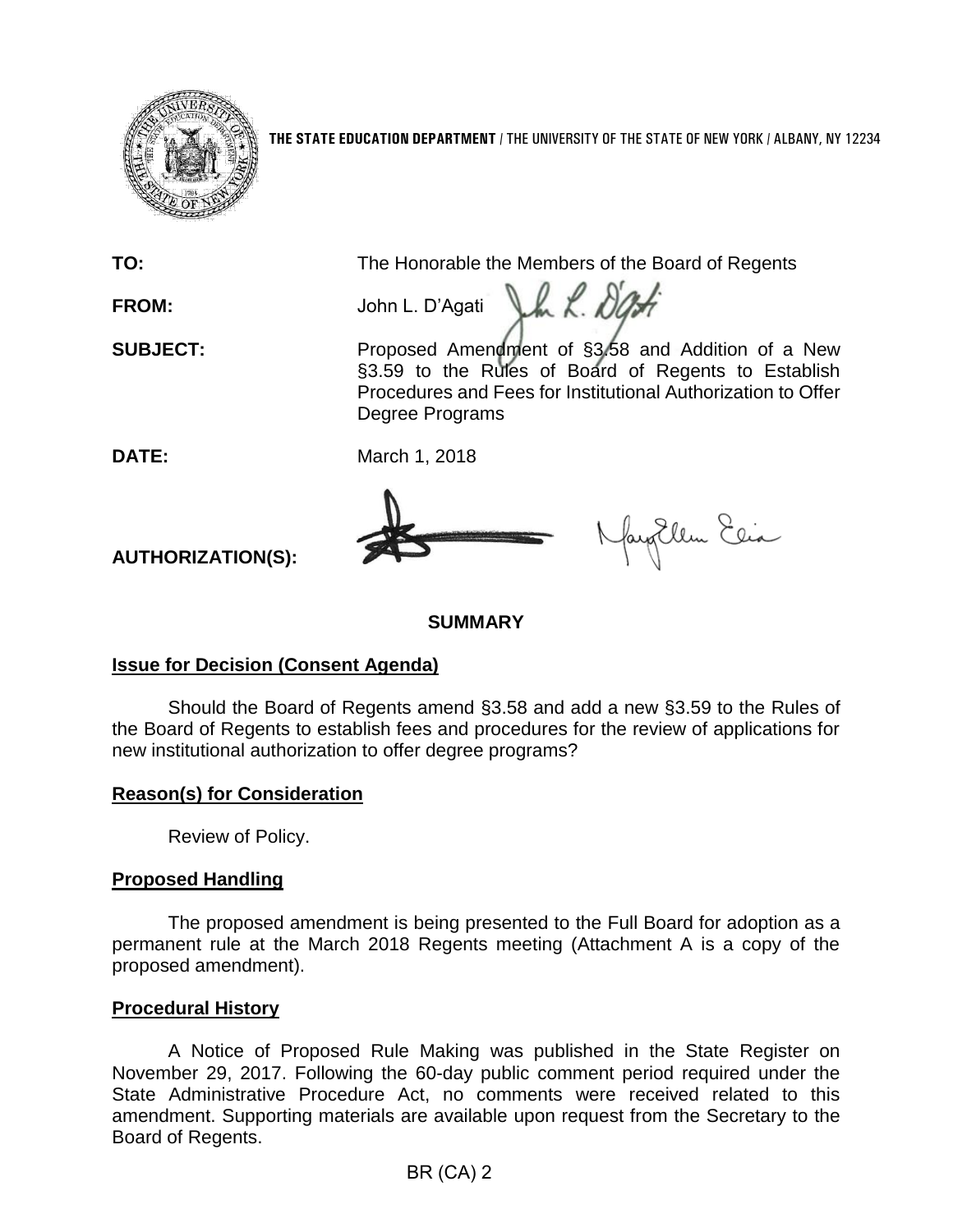### **Background Information**

Over the past several years, there has been a dramatic increase in the number of entities seeking to establish new degree-granting institutions in New York State. In addition, the reviews and analyses necessary to make decisions concerning these entities have become increasingly complex and time consuming; sometimes involving the review of multi-state or international corporations, organizations with opaque financial conditions, mergers of more than one corporate entity, and/or the conversion of a for-profit corporation to a proposed not-for-profit college. Resources (professional staff and funds to secure external expert peer reviewers) available to the Department do not meet the need and render the Department unable to conduct the quality review necessary to accurately inform the Board of Regents in its decision to authorize new colleges and universities.

In addition to the challenge of insufficient resources to support quality review, the current processes for the review of independent/not-for-profit organizations seeking to establish new degree-granting institutions have been largely guided by past practice and are not clearly defined in regulation. The application process and standards for review and approval are not clear or transparent to applicant entities.

In 2006, the Board of Regents adopted §3.58 of the Rules of the Board of Regents which established requirements and processes for proprietary/for-profit organizations seeking initial degree-conferring authority (establishing a new college). Similar provisions related to organizations seeking to become a new independent/not-for-profit institution have not been enacted. The Department is proposing the addition of a new §3.59 of the Rules of the Board of Regents to establish procedures and fees for the review of applications to establish new independent/not-for-profit institutions. In addition, since proprietary/for-profit institutions are held to the same quality standards as independent institutions, the Department proposes amendments to §3.58 so that the same procedures and fees apply equally to both not-for-profit and proprietary/for-profit institutions.

The proposed fees will provide resources to support evaluation of prospective institutions in a manner that does not diminish resources otherwise available to support New York State's existing degree-granting institutions. The establishment of procedures for review will provide clarity and transparency in the steps and standards that must be met to be recommended for authorization by the Board of Regents. The annual administrative fee for institutions that are approved by the Board of Regents will support additional oversight by the Department during the period that the institution has provisional authorization. The proposed fee structure is as follows:

| <b>Application Phase</b>                                        | <b>Proposed Fee</b> |
|-----------------------------------------------------------------|---------------------|
| Initial written application (one program)                       | \$7,000             |
| Additional programs submitted with initial written application  | \$2,500             |
| In-person capacity interview (as needed)                        | \$1,500             |
| Site-review (as needed)                                         | \$5,500             |
| Annual administrative fee for provisional period (if approved): | \$5,000             |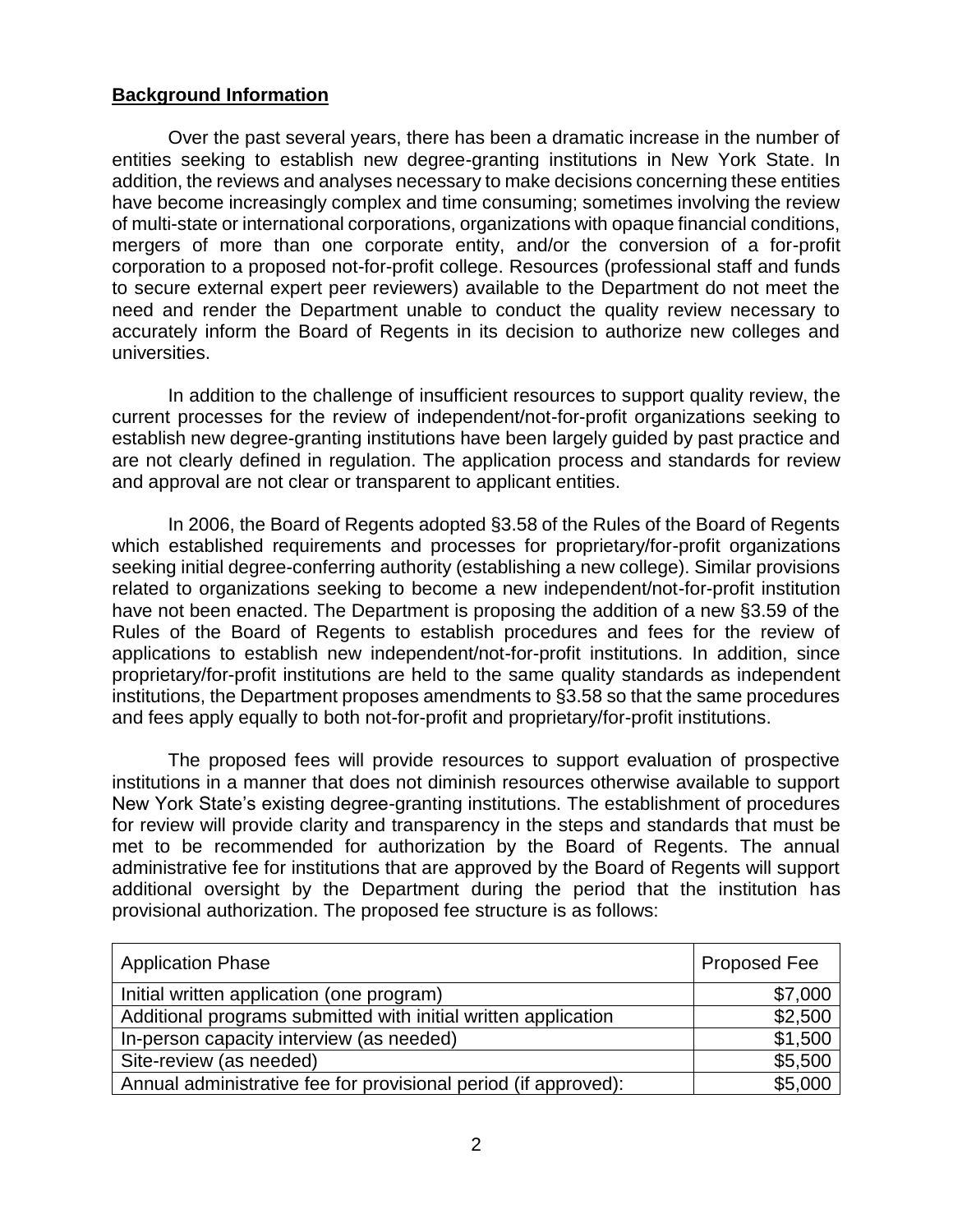This fee structure is reasonable in relation to the type and nature of the work required of the Department to review these proposed programs and is comparable to fees currently charged by other states. Currently, 44 other states charge fees for applications to establish a new institution. The fee structures in other states vary greatly. Some states charge flat fees, others charge per program proposed, and several states require additional costs such as securing surety bonds, and other report review fees. The chart below provides select examples of fees other states charge to establish a new degreegranting institution.

| Select Examples of State Approval Fees for IHEs to Establish a Physical Presence |                                                                                                                                                                                                                                                                                                                                                                                                         |  |  |  |
|----------------------------------------------------------------------------------|---------------------------------------------------------------------------------------------------------------------------------------------------------------------------------------------------------------------------------------------------------------------------------------------------------------------------------------------------------------------------------------------------------|--|--|--|
| Hawaii                                                                           | Initial application fee is \$10,000. Renewal applications are<br>\$10,000 every two years.                                                                                                                                                                                                                                                                                                              |  |  |  |
| Kansas                                                                           | Initial application fee is \$4000 base fee plus \$1500-\$5,000 per<br>program, for initial review. Additional costs include \$20,000<br>surety bond for records retention upon closure. Renewal is 3%<br>of gross tuition received or derived from Kansas students, but<br>not less than \$1,800 and not more than \$10,000.                                                                            |  |  |  |
| Maryland                                                                         | Initial review is \$7,500 for up to two academic programs and<br>\$850 for each additional program. There is also a \$7,500 fee<br>per site for each at which an institution is delivering face-to-face<br>instruction.                                                                                                                                                                                 |  |  |  |
| <b>Massachusetts</b>                                                             | Initial application fee is \$10,000 plus \$2,000 for each degree<br>requested at the same time if more than one. Annual fee each<br>year for the first five years following for institutions new to<br>Massachusetts: \$4,000. Periodic inspection or review (if a<br>separate review from Board's participation in New England<br>Association of Schools and Colleges review is required):<br>\$4,000. |  |  |  |
| Ohio                                                                             | Initial review is \$5,000 per program, plus \$1,000 per additional<br>program submitted at the time of application. Progress report<br>fee is \$1,000 and renewal costs may range from \$1000-\$7500<br>based on a changing scope.                                                                                                                                                                      |  |  |  |
| Oregon                                                                           | Initial application fee is \$7,000, due biennially, plus a surety<br>bond in Oregon.                                                                                                                                                                                                                                                                                                                    |  |  |  |
| Tennessee                                                                        | Initial application fee is \$3,000, plus \$500 for each proposed<br>program. Institutions wishing to offer degrees must pay<br>between \$1,000 and \$4,000 for the highest degree program<br>level being offered (associates to doctorate). The annual<br>reauthorization fee of .75% of the annual gross tuition collected<br>for Tennessee students (Minimum \$500, Maximum \$25,000).                |  |  |  |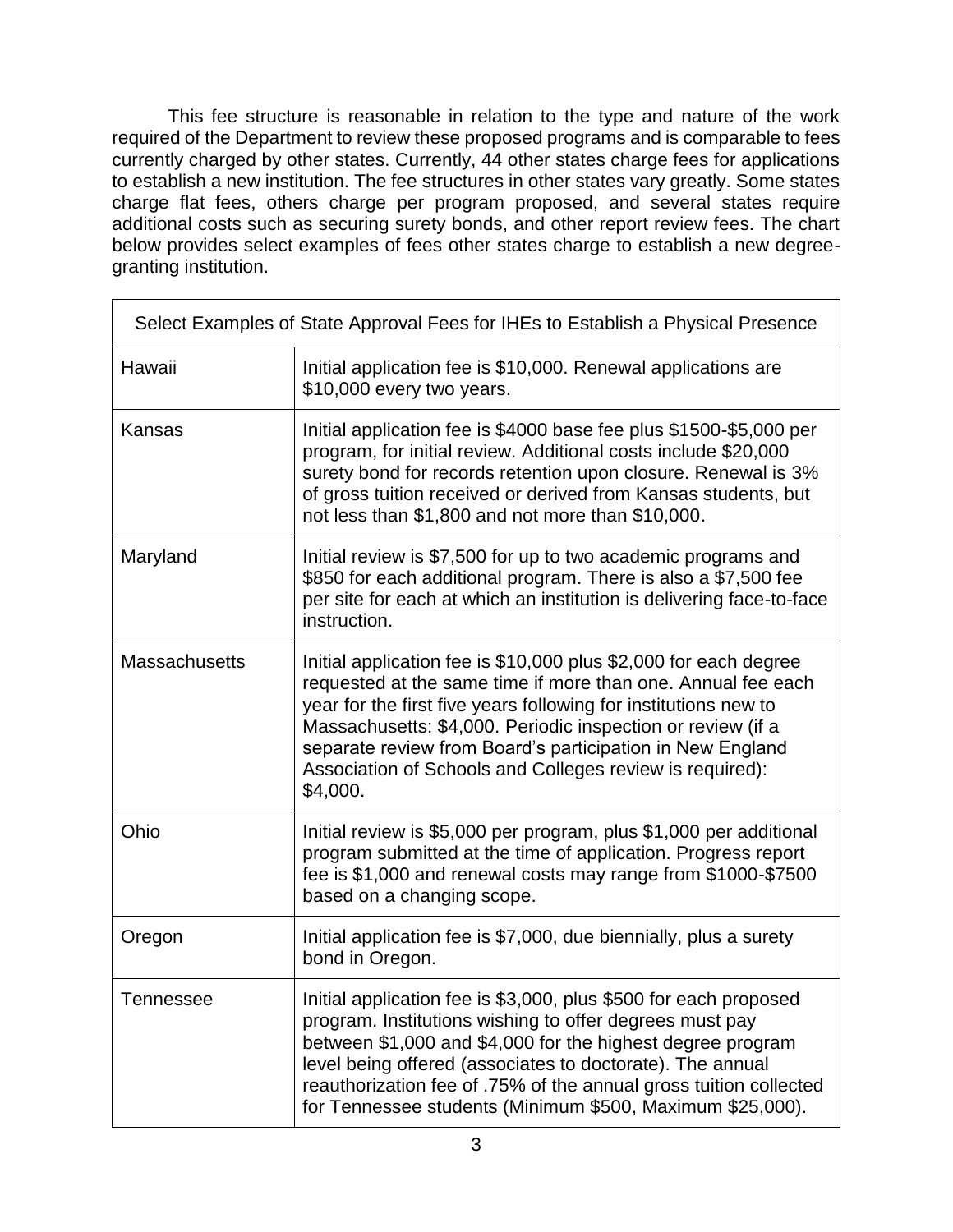| Virginia | Initial application is \$6,000. New institutions must provide a<br>surety instrument or letter of credit with their application. The<br>amount of the surety is determined based on funds that would<br>be needed to refund unearned tuition for non-title IV students in<br>the event of closure. The annual re-certification fee is based on<br>gross tuition and ranges from \$250 to \$5,000 per branch<br>operating in Virginia. |
|----------|---------------------------------------------------------------------------------------------------------------------------------------------------------------------------------------------------------------------------------------------------------------------------------------------------------------------------------------------------------------------------------------------------------------------------------------|

Source: State Higher Education Executive Officers Association (SHEEO), State Authorization Surveys. Accessed on November 30, 2016, a[t http://sheeo.org/sheeo\\_surveys](http://sheeo.org/sheeo_surveys)

As one comparative example, the chart below compares the proposed New York fees to those currently in place in Massachusetts, which may be considered comparable to New York in terms of the level of rigor and review:

| <b>Example of Institution Seeking Two Programs with a Five-Year Term</b> |          |                                                                                                     |                                          |  |  |  |
|--------------------------------------------------------------------------|----------|-----------------------------------------------------------------------------------------------------|------------------------------------------|--|--|--|
| <b>Massachusetts</b>                                                     |          | <b>Proposed New York</b>                                                                            |                                          |  |  |  |
| Initial Review:                                                          | \$12,000 | Written application<br><b>Additional Program</b><br><b>Capacity Interview</b><br><b>Site Review</b> | \$7,000<br>\$2,500<br>\$1,500<br>\$5,000 |  |  |  |
| Term Fee 4k/year @ 5 years:                                              | \$20,000 | Term Fee 5k/year @ 5 years:                                                                         | \$25,000                                 |  |  |  |
| 5-Year total*:                                                           | \$32,000 | 5-Year Total*:                                                                                      | \$41,000                                 |  |  |  |
| *excludes periodic inspections @ \$4,000 each                            |          | *includes the cost of site review                                                                   |                                          |  |  |  |

### **Related Regents Items**

[Proposed Amendment to Establish Procedures and Fees for Institutional Authorization to](http://www.regents.nysed.gov/common/regents/files/1117hed3.pdf)  [Offer Degree Programs](http://www.regents.nysed.gov/common/regents/files/1117hed3.pdf)

(http://www.regents.nysed.gov/common/regents/files/1117hed3.pdf)

#### **Recommendation**

VOTED: That §3.58 be amended and a new §3.59 be added to the Rules of the Board of Regents, as submitted, effective March 28, 2018.

### **Timetable for Implementation**

If adopted at the March 2018 meeting, the proposed amendment will become effective on March 28, 2018.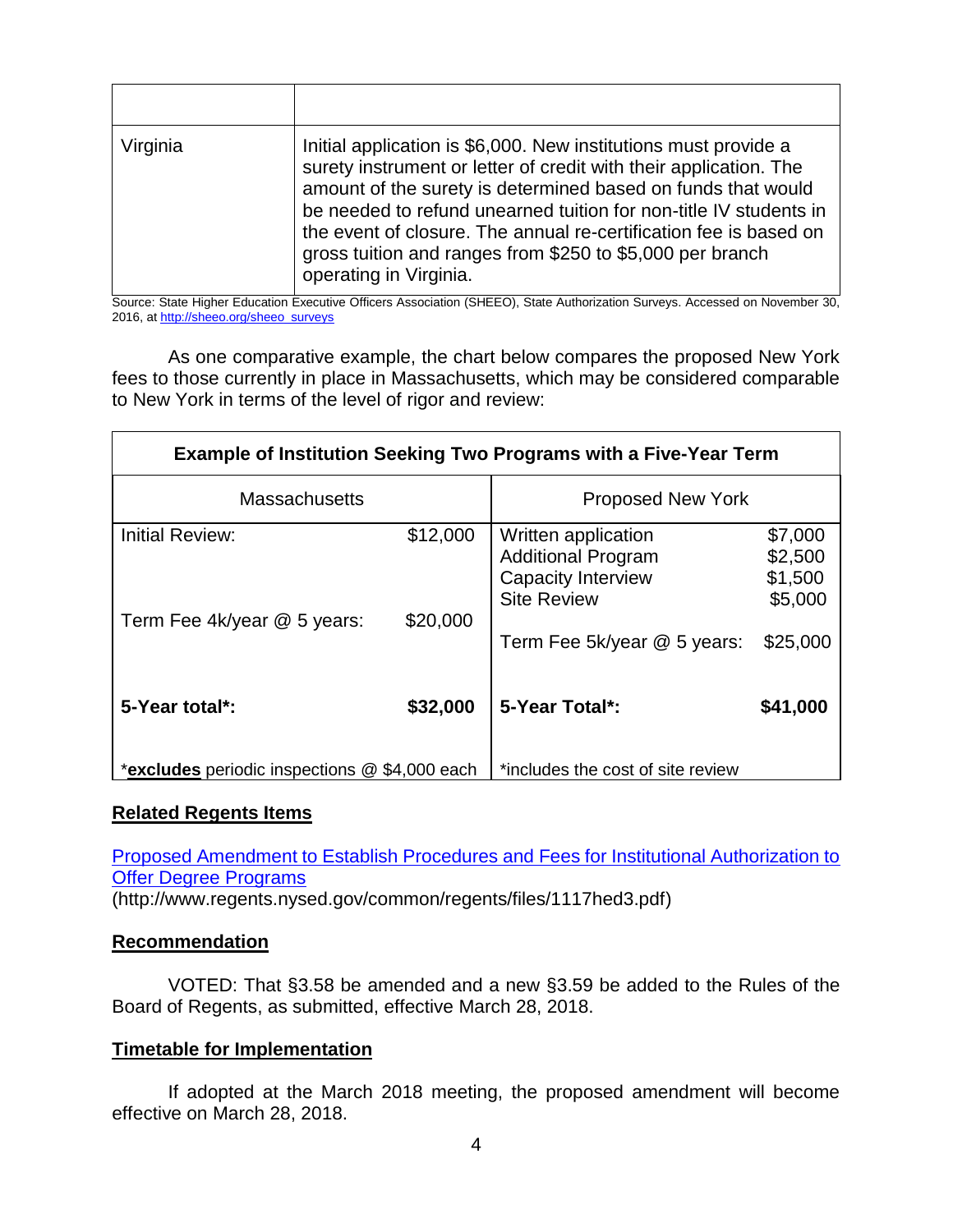#### AMENDMENT TO THE RULES OF THE BOARD OF REGENTS

Pursuant to sections 207, 210, 215, 216, 218, and 224 of the Education Law, State Finance Law section 97-LLLL, and Chapter 82 of the Laws of 1995.

1. A new section 3.59 shall be added to the Rules of the Board of Regents,

#### as follows:

Authorization of an independent/not-for-profit higher education institution to offer programs leading to postsecondary degrees.

(a) Definitions. For purposes of this section only:

(1) *Institution* means an independent/not-for-profit institution of higher education whose corporate purpose includes the provisional or permanent authorization to offer postsecondary curricula registered pursuant to Part 52 of this Title, leading toward any one or number of the undergraduate and/or graduate degrees set forth in Section 3.50 of this Title. Authorization to operate as an independent/not-for-profit institution must be provided through the issuance of a charter by the Board of Regents pursuant to Sections 3.21 or 3.22 of this Title, as applicable. In rare circumstances, Regents authorization to operate as an independent/not-for-profit institution may be provided through the Consent of the Commissioner to an amendment to the corporate purposes of an existing corporation, which holds a certificate of incorporation or has been formed under the not-for-profit corporation laws of New York State.

(2) *Provisional authorization* means authorization to offer postsecondary curricula registered pursuant to Part 52 of this Title, leading toward any undergraduate and/or graduate degree(s) set forth in Section 3.50 of this Title. An institution granted provisional authorization shall have all the powers, privileges, and obligations that it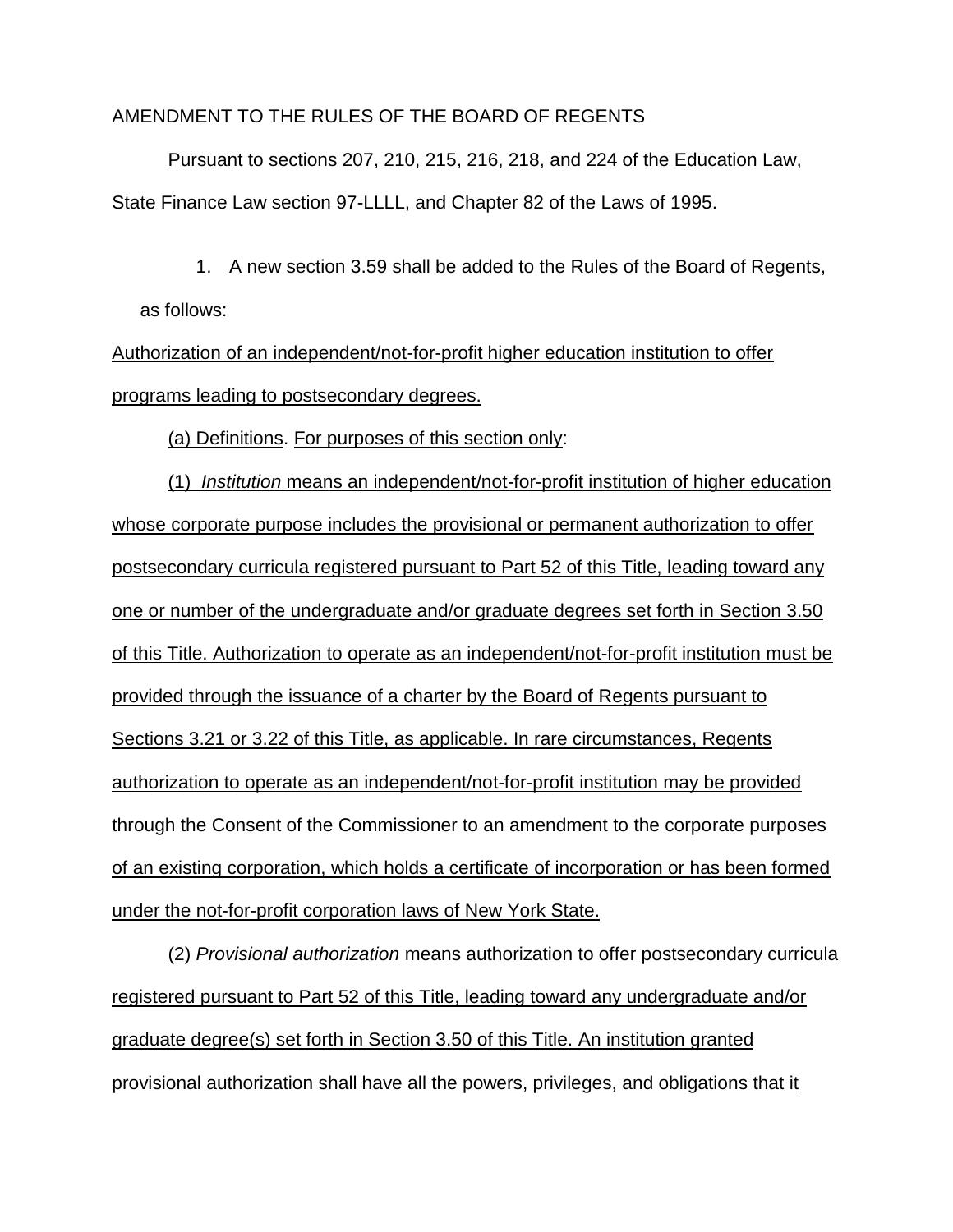would have under permanent authorization, except it shall not have the power to confer degrees.

(3) *Permanent authorization* means institutional authorization to offer curricula registered pursuant to Part 52 of this Title, with all the powers, privileges, obligations of an institution that is granted an absolute charter pursuant to Section 3.21 of this Title, including the authority to confer specific degrees set forth in Section 3.50 of this Title.

(4) *Satisfactory, sufficient, effective, and reasonable likelihood* means satisfactory, sufficient, effective, and reasonable likelihood respectively in the judgment of the Commissioner.

(b) General requirements. Commencing on April 1, 2018 and during periods in which the Department is accepting new applications for institutions seeking to offer degree programs in New York State, an applicant must apply and obtain provisional authorization to operate an institution in New York State from the Board of Regents for a period of up to five years, in accordance with the requirements of subdivision (c) of this section, prior to obtaining permanent authorization. Applicants seeking provisional or permanent authorization under this section must provide the Department with satisfactory evidence of the following:

(1) need for each degree program that the institution seeks to offer in New York based upon demand by students and/or employers and/or need of society for such programs, in accordance with section 137 of chapter 82 of the laws of 1995;

(2) a New York State-based governing board that has final responsibility for and control over the New York institution, independent from any parent institution, and such board has experience operating an educational institution or other business or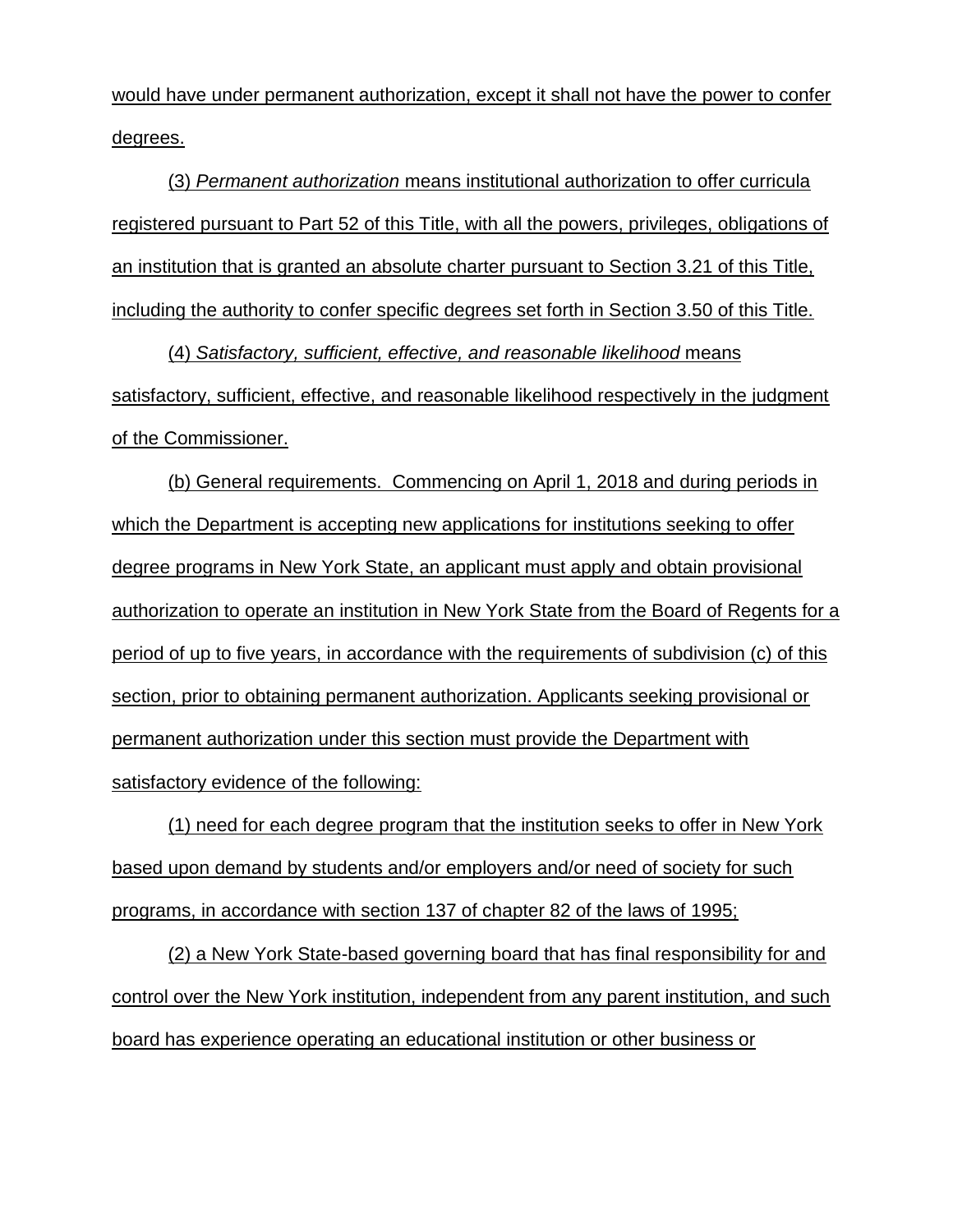enterprise in an effective manner which demonstrates their capacity to operate an institution under this section;

(3) capacity to operate as an institution in compliance with the Education Law, the program registration standards set forth in Part 52 of this Title and other federal and state statutes, regulations, and policies related to the operation of an institution;

(4) financial resources to ensure satisfactory conduct of proposed degree programs, achievement of its institutional mission, and proposed educational goals;

(5) performance outcomes that demonstrate that the institution and/or programs it operates are effective, where applicable; and

(6) that the institution, including but not limited to individuals governing and administering the institution have a record free from evidence suggesting fraudulent and/or deceptive practices, including but not limited to misleading or misrepresentation in advertising.

(c) Provisional authorization to offer degree program(s).

(1) Initial Review. A written application based on the criteria set forth in subdivision (b) of this section, and including the fees set forth in subdivision (e) of this section, shall be submitted to the Department in a timeframe and manner prescribed by the Commissioner. Properly submitted applications shall be reviewed by the Department to determine whether the application demonstrates sufficient initial evidence of meeting the requirements set forth in subdivision (b) of this section.

(i) For those written applications that demonstrate sufficient initial evidence of meeting the requirements set forth in subdivision (b) of this section the Department shall notify the applicant in writing, and the applicant shall be subject to the secondary review procedures set forth in subdivision (c)(2).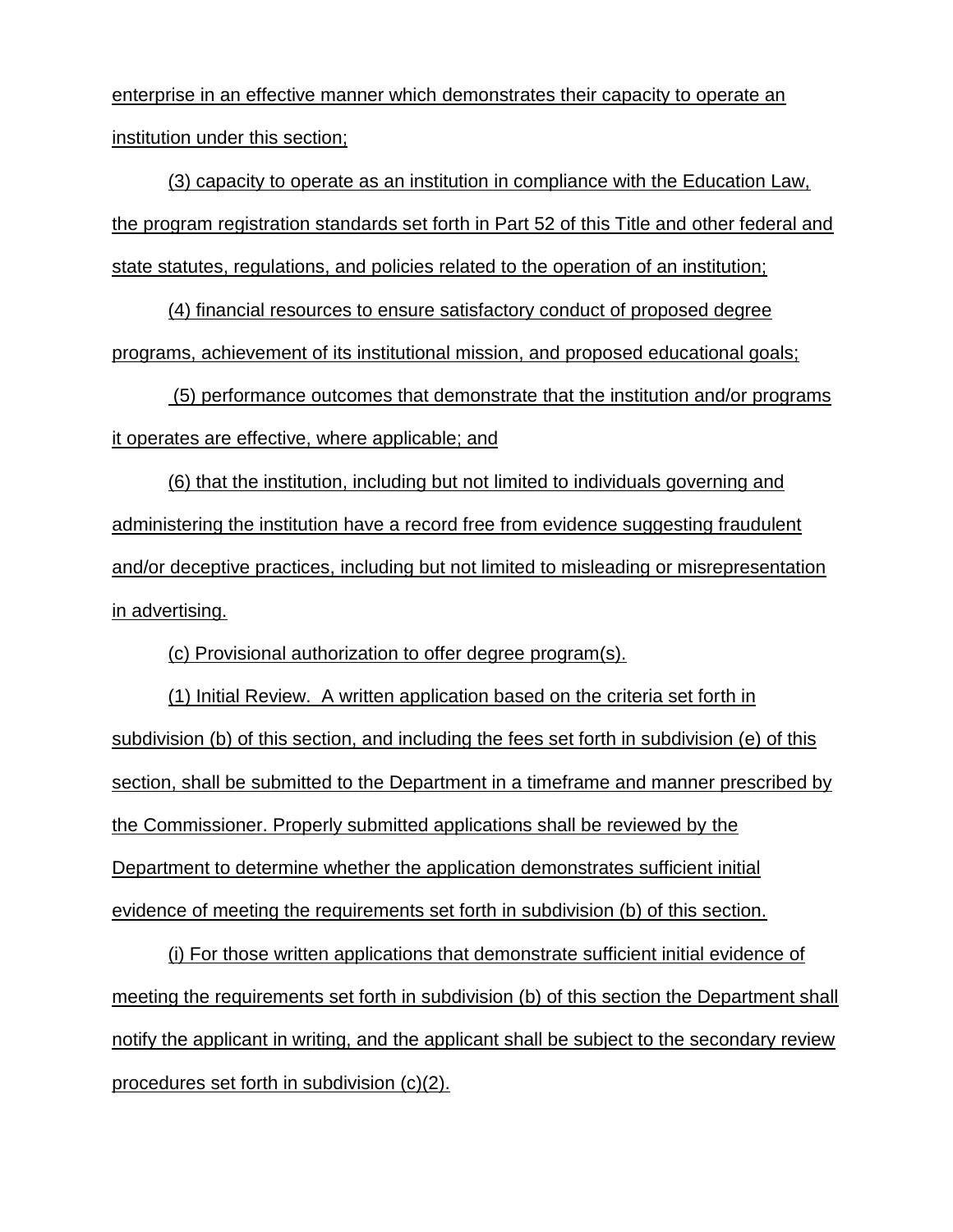(ii) For written applications that do not demonstrate sufficient initial evidence of meeting the requirements set in subdivision (b) of this section, the application shall be closed without further action. The Department shall provide the applicant with the reasons for its decision in writing. The applicant may appeal the Department's decision to the Commissioner, within 10 days of the date of the Department's decision, and may submit additional information in support of its position in a timeframe determined by the Commissioner. Applicants whose applications are closed may submit a new application pursuant to subdivision (c)(1) of this section no earlier than one year after the Department's final determination to close the application.

(2) Secondary Review. For applications that meet the provisions of subdivision  $(c)(1)(i)$ :

(i) The Department shall review any available information concerning the applicant, including but not limited to information related to financial resources, academic quality and performance outcomes and consumer protections.

(ii) The Department may cause the applicant to undergo an in-person capacity interview and a site review, if additional information is needed to determine if the applicant has satisfactorily met the requirements in subdivision (b) of this section, and may require the applicant to provide additional reports and/or information based on the findings from such review.

(iii) The Department shall conduct a canvass in accordance with Section 137 of Chapter 82 of the laws of 1995.

(3) Determination. For applicants that have completed the procedures set forth in subdivision (c)(2) of this section, the Deputy Commissioner shall consider the information obtained during the Department's review of the application during the initial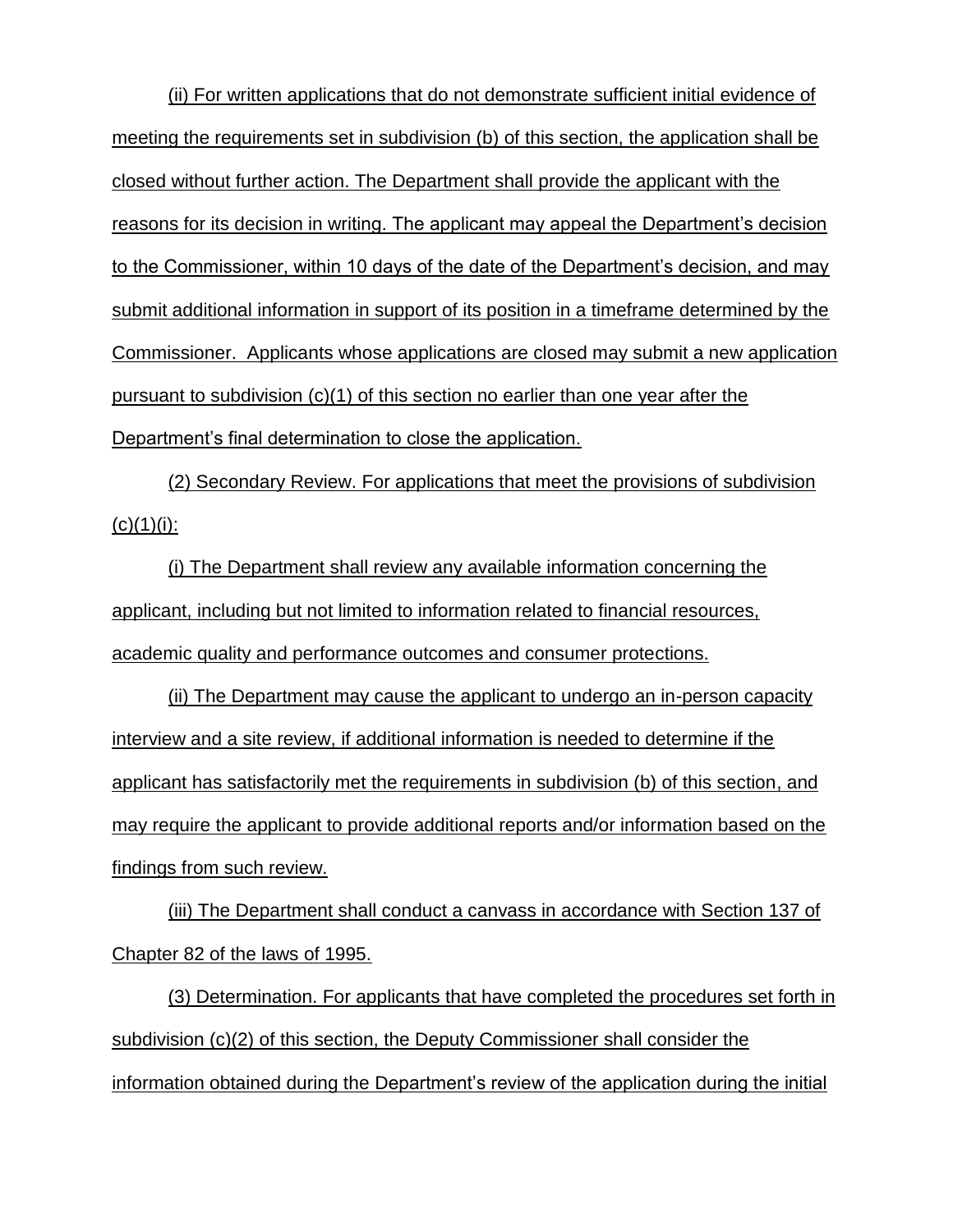and secondary review, including in-person interviews and any site visits, and make a determination as to whether to recommend to the Commissioner and Board of Regents that the applicant be granted provisional authorization.

(i) If the Deputy Commissioner determines the applicant meets the requirements set forth in subdivision (b) of this section, the Deputy Commissioner shall make a recommendation to the Commissioner and Board of Regents to grant provisional authorization. At a regularly scheduled public meeting, the Board of Regents shall consider the Deputy Commissioner's recommendation and make the determination on whether to grant the applicant provisional authorization.

(ii) If the Deputy Commissioner determines the applicant does not meet the requirements set forth in subdivision (b) of this section, the application shall be closed without further action. The Deputy Commissioner shall provide the applicant with the reasons for the decision in writing. The institution may appeal the Deputy Commissioner's decision to the Commissioner, within 10 days of the date of the Deputy Commissioner's decision, and may submit additional information in support of its position in a timeframe determined by the Commissioner. If an application is closed, a new application may be submitted no earlier than one year after the final determination to close the application.

(4) Progress toward permanent authorization. An institution that receives provisional authorization shall maintain satisfactory evidence that it meets the requirements set forth in subdivision (b) of this section.

(i) At the Department's request, the institution shall provide the Department with information and reports concerning its performance and demonstration of progress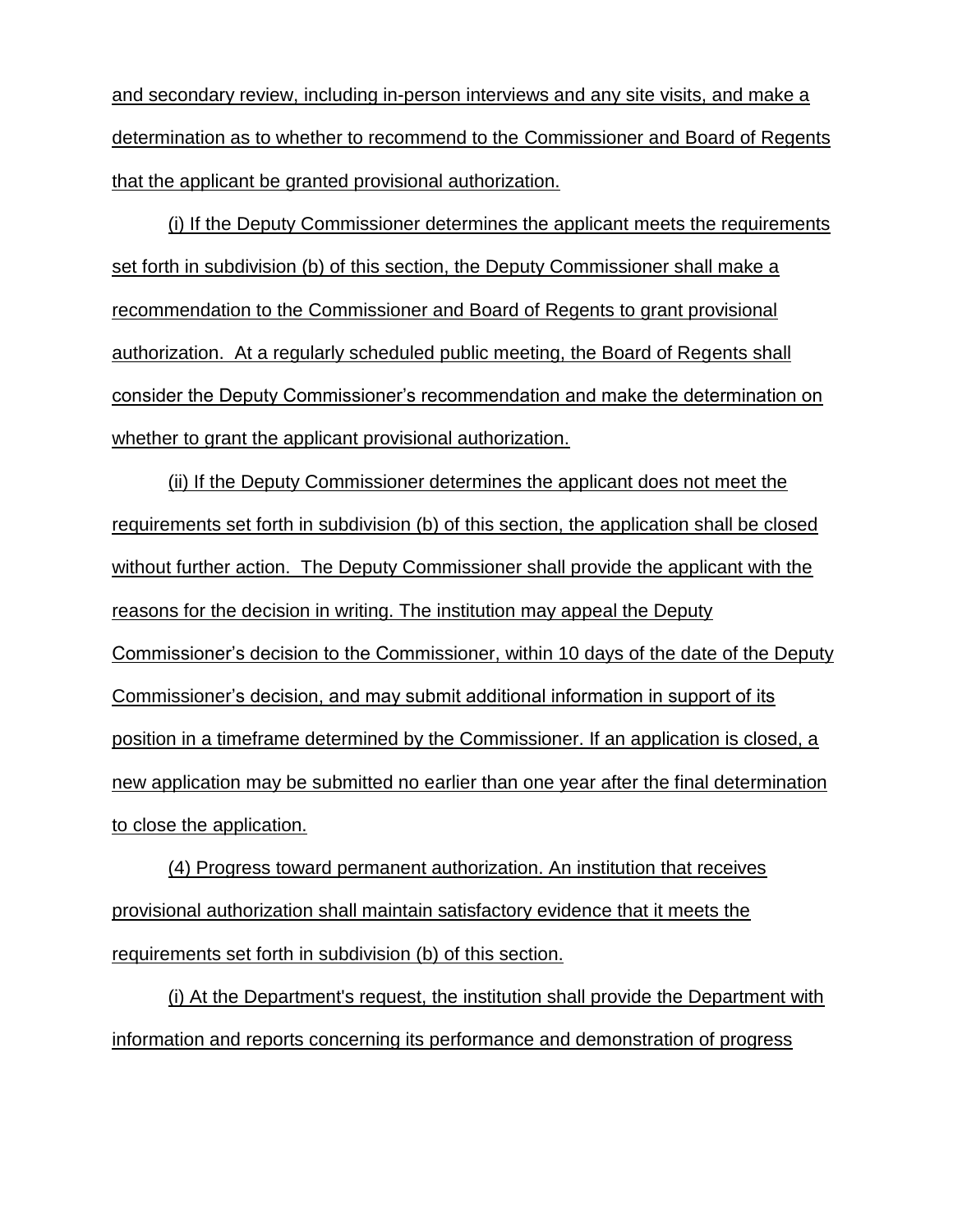toward meeting the requirements for permanent authorization as set forth in subdivision (d) of this section.

(ii) At least 12 months prior to the end of the provisional authorization period, the institution shall apply to the Department for permanent authorization, in accordance with the requirements of subdivision (d) of this section. An institution that fails to apply for permanent authorization within 12 months prior to the end of its provisional authorization period shall not be eligible for permanent authorization and its provisional authorization shall expire at the end of its provisional period, except in rare circumstances as determined by the Commissioner.

(d) Permanent Authorization.

(1) An institution with provisional authorization shall submit to the Department, in a form and timeframe prescribed by the Commissioner, a written application for permanent authorization and satisfactory evidence that it met the requirements set forth in subdivision (b) of this section throughout its provisional period.

(2) The Department may cause the institution to undergo a site review and provide additional reports in support of its application for permanent authorization.

(3) The Deputy Commissioner shall review the information submitted by the institution and any information obtained during the Department's site reviews, and other information obtained during the Department's review of the institution during its provisional period. The Deputy Commissioner shall consider whether the institution provided sufficient evidence that it met the requirements set forth in subdivision (b) of this section during its provisional authorization. The Deputy Commissioner shall make a recommendation to the Commissioner and Board of Regents to either grant the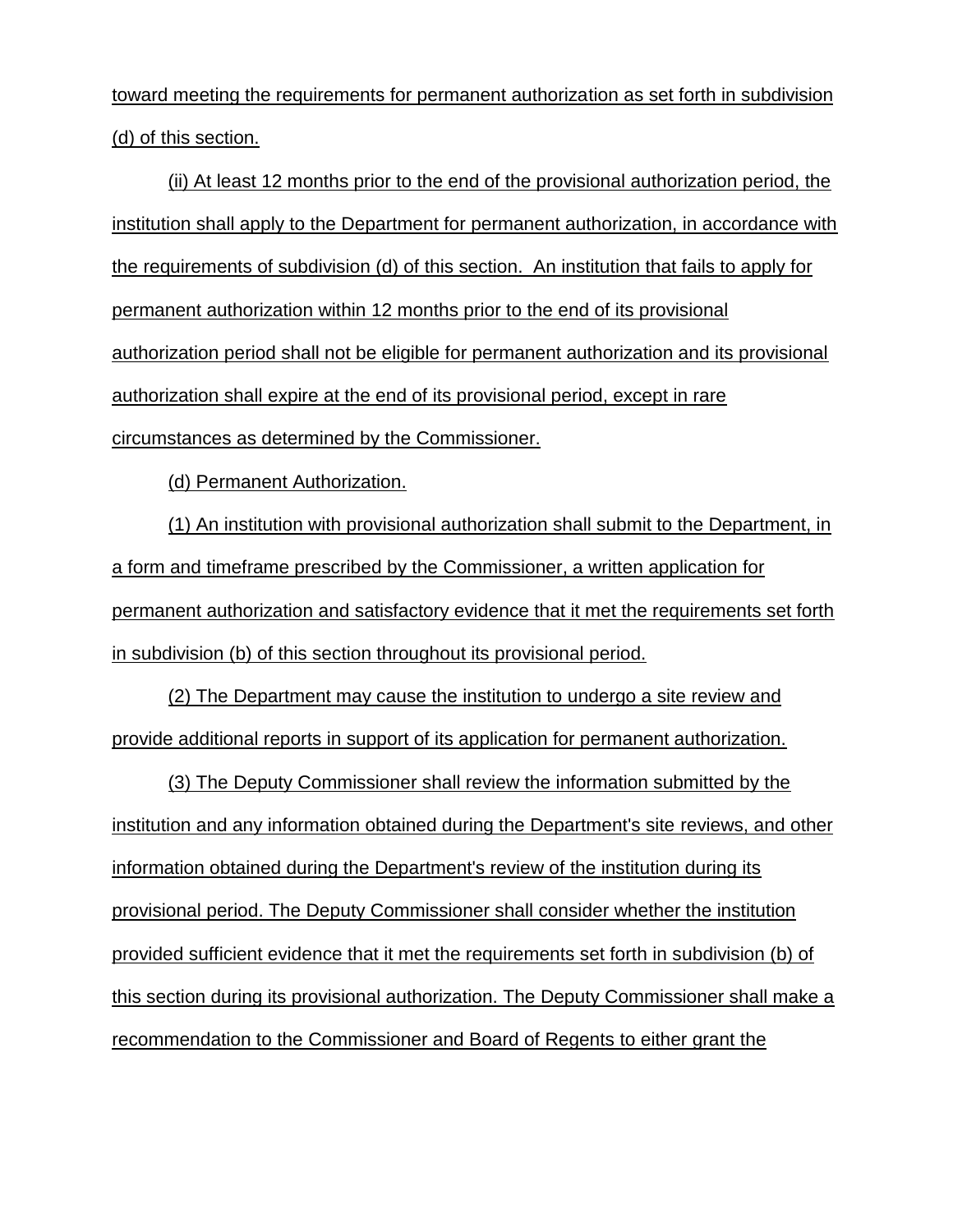institution permanent authorization, extend its provisional authorization, or deny permanent authorization.

(4) At a regularly scheduled public meeting, the Board of Regents shall consider the findings and recommendations of the Deputy Commissioner and take one of the following actions:

(i) grant permanent authorization;

(ii) extend provisional authority for an additional period to be determined by the Board of Regents, for the purposes of additional review in consideration of permanent authorization;

(iii) deny permanent authorization and extend the provisional authorization period with limited authority for the purposes of teach-out and closure; or

(iv) deny permanent authorization and direct immediate closure.

(e) Fees. In addition to the fees set forth in section 3.23 of this Title, applicants who apply for provisional or permanent authority under this section, shall be subject to the following fees:

(1) Application for provisional authorization. A nonrefundable and nontransferable fee of \$7,000 shall be submitted with an application for provisional authorization under this section, plus \$2,500 for each additional degree program if more than one such program is requested. Failure to submit this fee with the application will constitute an incomplete application and submitted materials will not be reviewed.

(2) In-person capacity interview. A nonrefundable and nontransferable fee of \$1,500 shall be submitted upon notice from the Department pursuant to subdivision (c)(1)(i) of this section that such an interview is needed. Failure to submit this fee within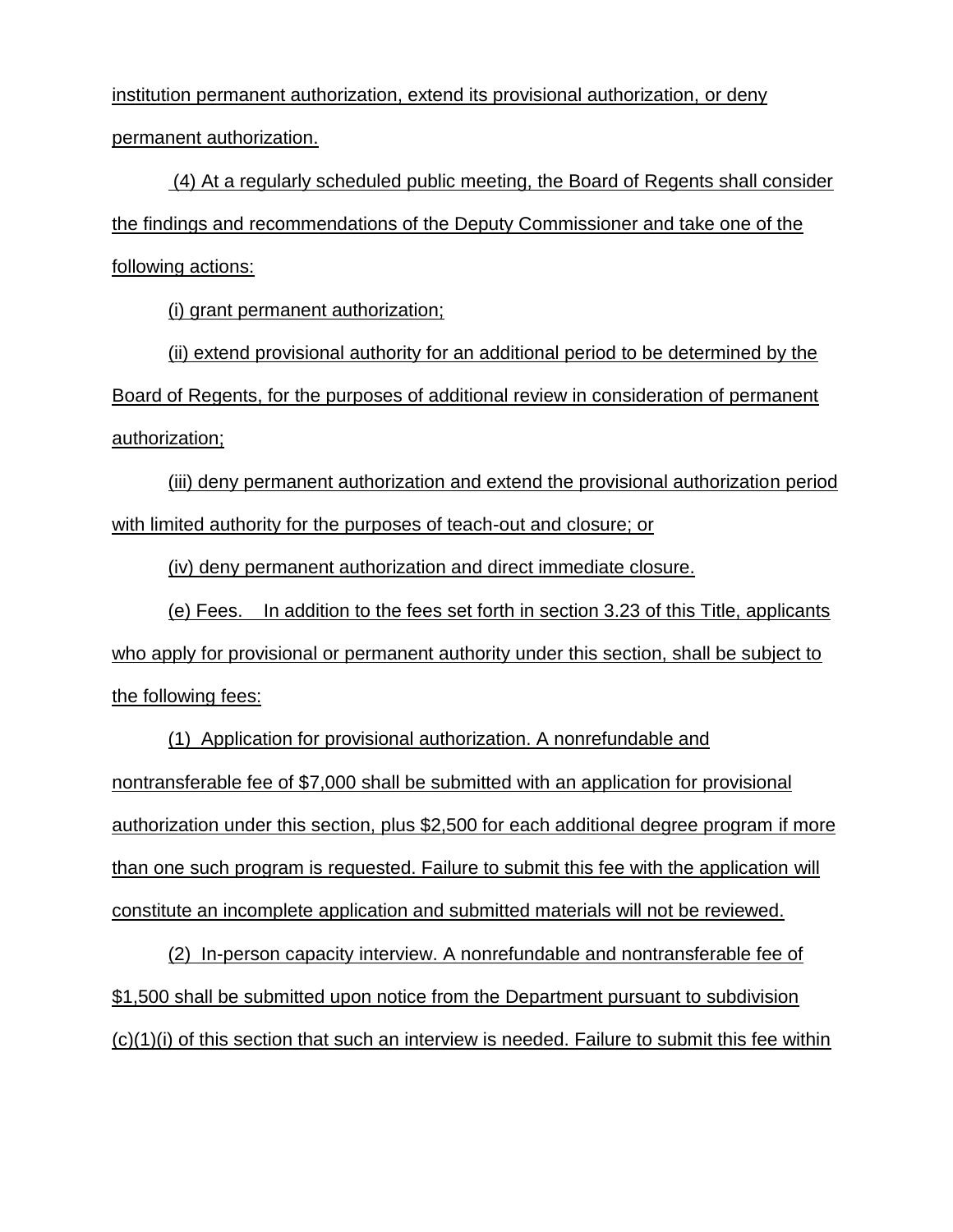90 days of the Department's notification will result in the application being closed without further action.

(3) Site-review. A nonrefundable and nontransferable fee of \$5,000 shall be submitted upon notification from the Department that a site-review is needed pursuant to subdivisions (c)(2)(ii) or (d)(2) of this section. Failure to submit this fee within 90 days of the Department's notification will result in the application being closed without further action.

(4) Annual administrative fee. An institution granted provisional authorization shall be subject to an annual non-refundable fee of \$5,000 commencing in the first annual period that the institution obtains provisional authorization, and for each annual period through the term of its provisional authorization. The fee for each annual period shall be due no later than 60 days prior to the start of each annual period for such institution, as determined by the Department.

2. Subdivision (b) of section 3.58 of the Rules of the Board of Regents, shall be amended, as follows:

(b) General Requirements.

(1) A for-profit institution may be granted degree-conferring authority by the Board of Regents in accordance with the procedures of this section. Such an institution that has no degree-conferring authority must first obtain provisional authority to confer degrees for a period of up to five years, in accordance with the requirements of subdivision (c) of this section. At least 12 months prior to the end of the provisional authority period, such institution must apply to the department for permanent authority to confer degrees, in accordance with the requirements of subdivision (d) of this section. The Board of Regents shall determine whether to grant such permanent authority, or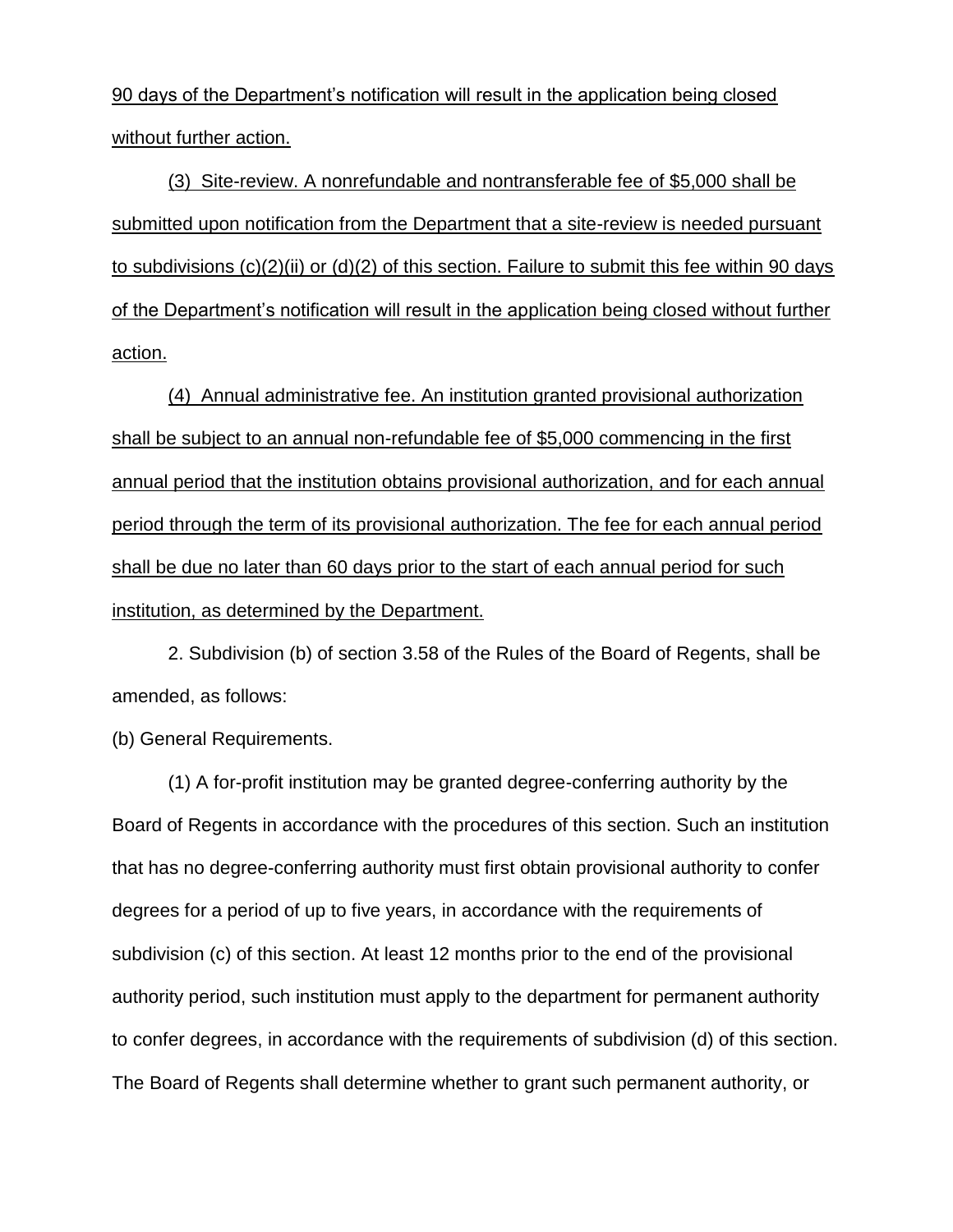extend the provisional authority to confer degrees for an additional period of up to five years, or deny continuing degree-conferring authority past the term of the previously granted provisional authority.

(2) During the period of provisional authority, the institution shall take steps to meet the requirements for permanent authority to confer degrees, as prescribed in subdivision (d) of this section. At the department's request, the institution shall provide the department with information and reports concerning its progress in meeting the requirements for permanent authority to confer degrees.

(3) Applicants seeking provisional or permanent authorization under this section shall maintain satisfactory demonstration of the following:

(i) need for each degree program that the institution seeks to offer in New York based upon demand by students and/or employers and/or need of society for such programs, in accordance with section 137 of chapter 82 of the laws of 1995;

(ii) institutional capacity to operate as an institution in compliance with the Education Law, the program registration standards set forth in Part 52 of this Title and other federal and state statutes, regulations, and policies related to the operation of an institution;

(iii) financial resources to ensure satisfactory conduct of proposed degree programs, achievement of its institutional mission, and proposed educational goals;

(iv) performance outcomes that demonstrate that the institution and/or programs it operates are effective, where applicable; and

(v) that the individuals having ownership or control of the institution have a record free from evidence suggesting fraudulent and/or deceptive practices, including but not limited to misleading or misrepresentation in advertising.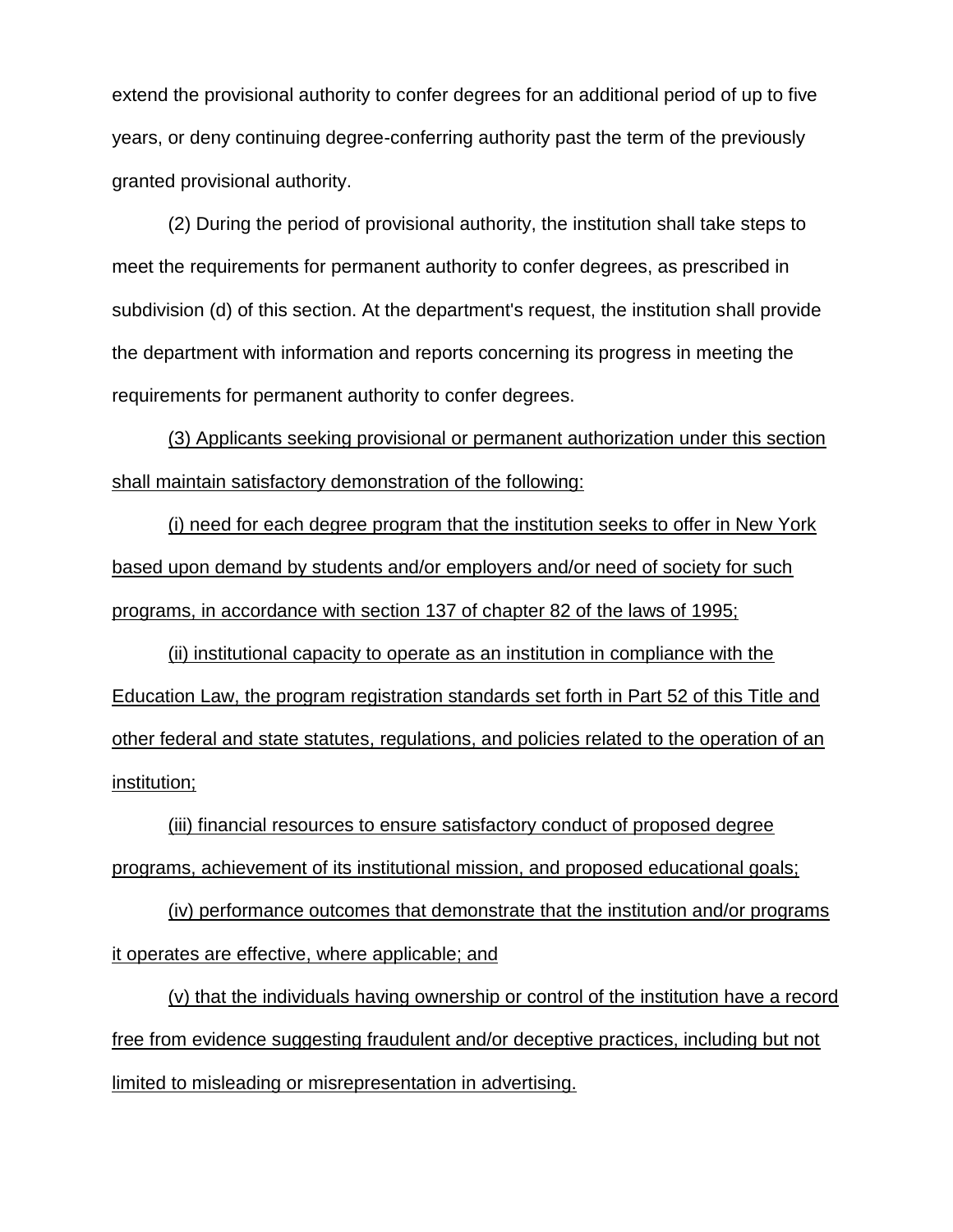3. Subdivision (c) of section 3.58 of the Rules of the Board of Regents shall be repealed and a new subdivision (c) shall be added as follows:

(c) Provisional authorization to confer degrees.

(1) Initial Review. A written application based on the criteria set forth in subdivision (b) of this section, and including the fees set forth in (i) of this section, shall be submitted to the Department in a timeframe and manner prescribed by the Commissioner. Properly submitted applications shall be reviewed by the Department to determine whether the application demonstrates sufficient initial evidence of meeting the requirements set forth in subdivision (b) of this section.

(i) For those written applications that demonstrate sufficient initial evidence of meeting the requirements set forth in subdivision (b) of this section the Department shall notify the applicant in writing, and the applicant shall be subject to the secondary review procedures set forth in subdivision (c)(2).

(ii) For written applications that do not demonstrate sufficient initial evidence of meeting the requirements set in subdivision (b) of this section, the application will be closed without further action. The Department shall provide the applicant with the reasons for its decision in writing. The applicant may appeal the Department's decision to the Commissioner, within 10 days of the date of the Department's decision, and may submit additional information in support of its position in a timeframe determined by the Commissioner. Applicants whose applications have been closed may submit a new written application under the terms of subdivision (c)(1) no sooner than one year after the final determination to close the application.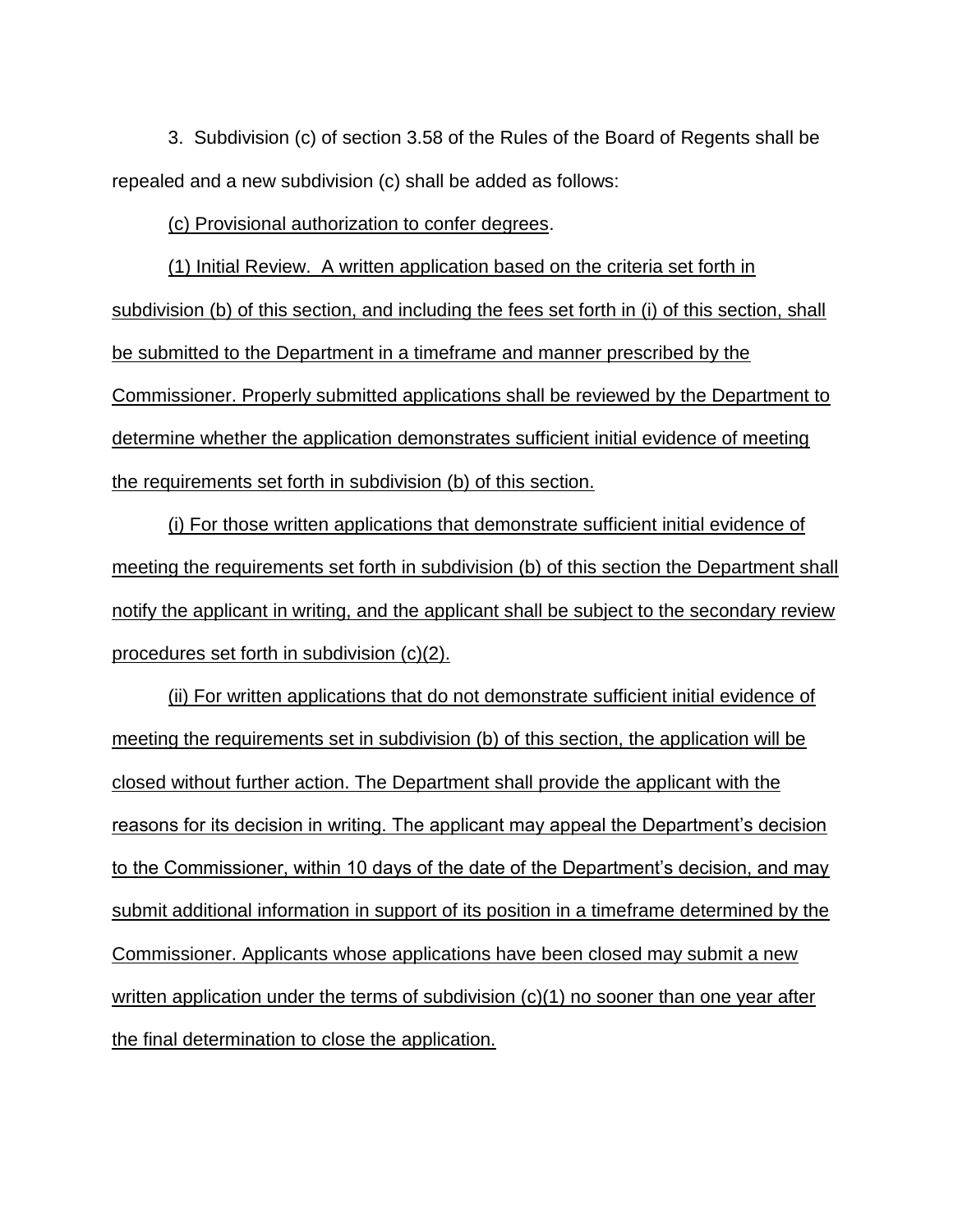(2) Secondary Review. For applications that meet the provisions of subdivision  $(c)(1)(i)$ :

(i) The Department shall review any available information concerning the applicant, including but not limited to information related to availability of financial resources, academic quality and performance, and consumer protections.

(ii) The Department may cause the applicant to undergo an in-person capacity interview and a site review, and may require the applicant to provide additional reports and/or information based on the findings from such review.

(iii) The Department shall conduct a canvass of existing degree-granting institutions in accordance with section 137 of chapter 82 of the laws of 1995.

(3) Determination. For applicants that have completed the procedures set forth in subdivision (c)(2), the Deputy Commissioner shall consider the information obtained during the Department's review of the application during the initial and secondary review, including in-person interviews and any site reviews, and make a determination as to whether to recommend to the Commissioner and Board of Regents that provisional authorization be granted.

(i) If the Deputy Commissioner determines the applicant meets the requirements set forth in subdivision (b) of this section, and that the findings from the review do not raise a substantial question about the likelihood of success, effectiveness, or consumer protections, she/he shall make a recommendation to the Commissioner and Board of Regents to grant provisional authorization. At a regularly scheduled public meeting, the Board of Regents shall consider the Deputy Commissioner's recommendation and make the determination on whether to grant the applicant provisional authorization.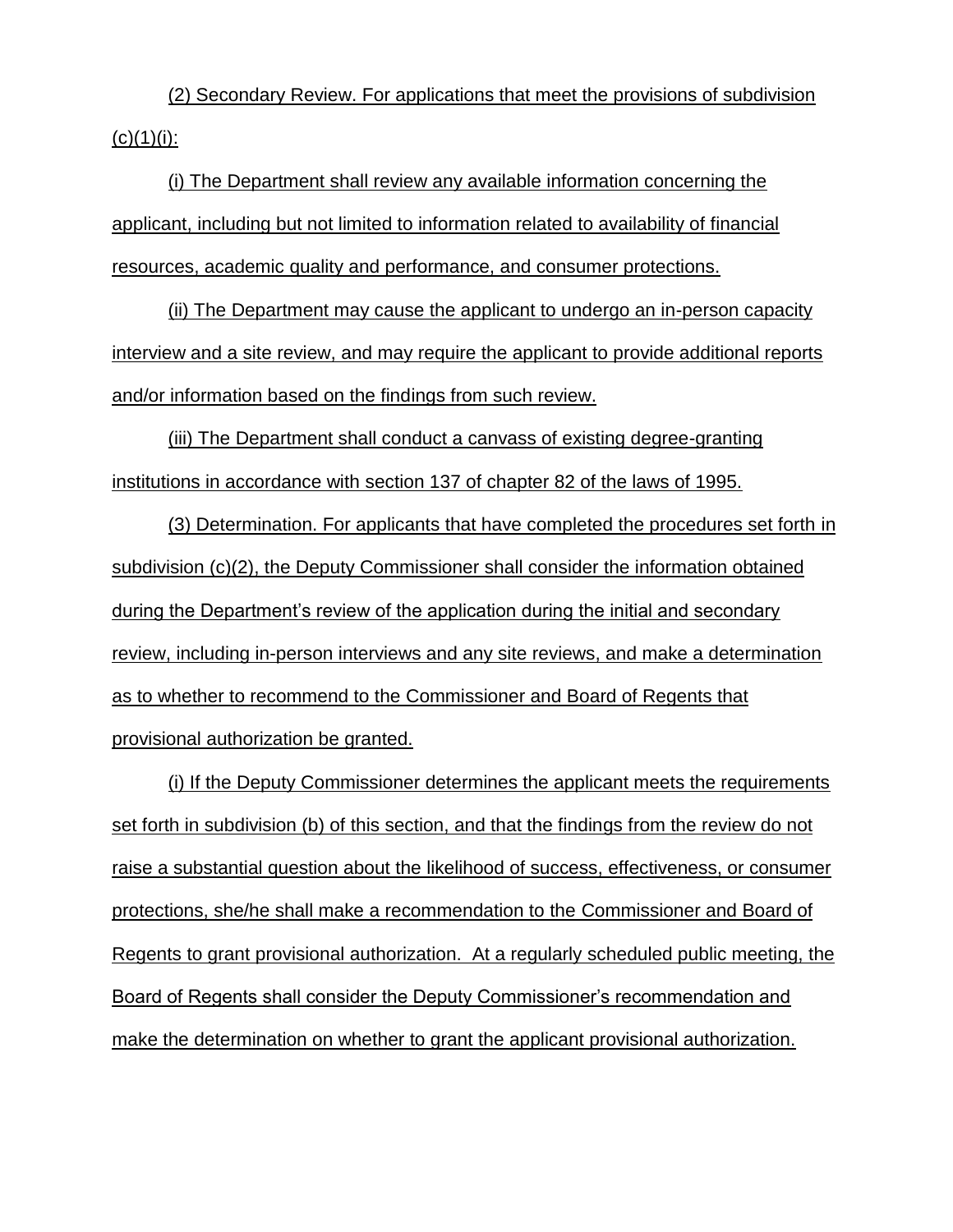(ii) If the Deputy Commissioner determines the applicant does not meet the requirements set forth in subdivision (b) of this section, or that findings from the review raise a substantial question about the likelihood of success, effectiveness, or consumer protections, she/he will not make a recommendation to the Board of Regents and the application shall be closed without further action. The Deputy Commissioner shall provide the applicant with the reasons for the decision in writing. The applicant may appeal the Deputy Commissioner's decision to the Commissioner, within 10 days of the date of the Deputy Commissioner's decision, and may submit additional information in support of its position in a timeframe determined by the Commissioner. If an application is closed, a new written application may be submitted under the terms of subdivision (c)(1) no sooner than one year after the final determination to close the application.

(4) Progress toward permanent authorization. A provisionally authorized institution shall maintain a satisfactory demonstration of the requirements identified in subdivision (b) of this section.

(i) At the Department's request, the institution shall provide the Department with information and reports concerning its performance and demonstration of progress toward meeting the requirements for permanent authorization.

(ii) At least 12 months prior to the end of the provisional authorization period, the institution must apply to the Department for permanent authorization, in accordance with the requirements of subdivision (d) of this section. An institution that fails to apply for permanent authorization by the end of its provisional period shall not be eligible for permanent authorization and its provisional authorization shall expire at the end of its provisional period.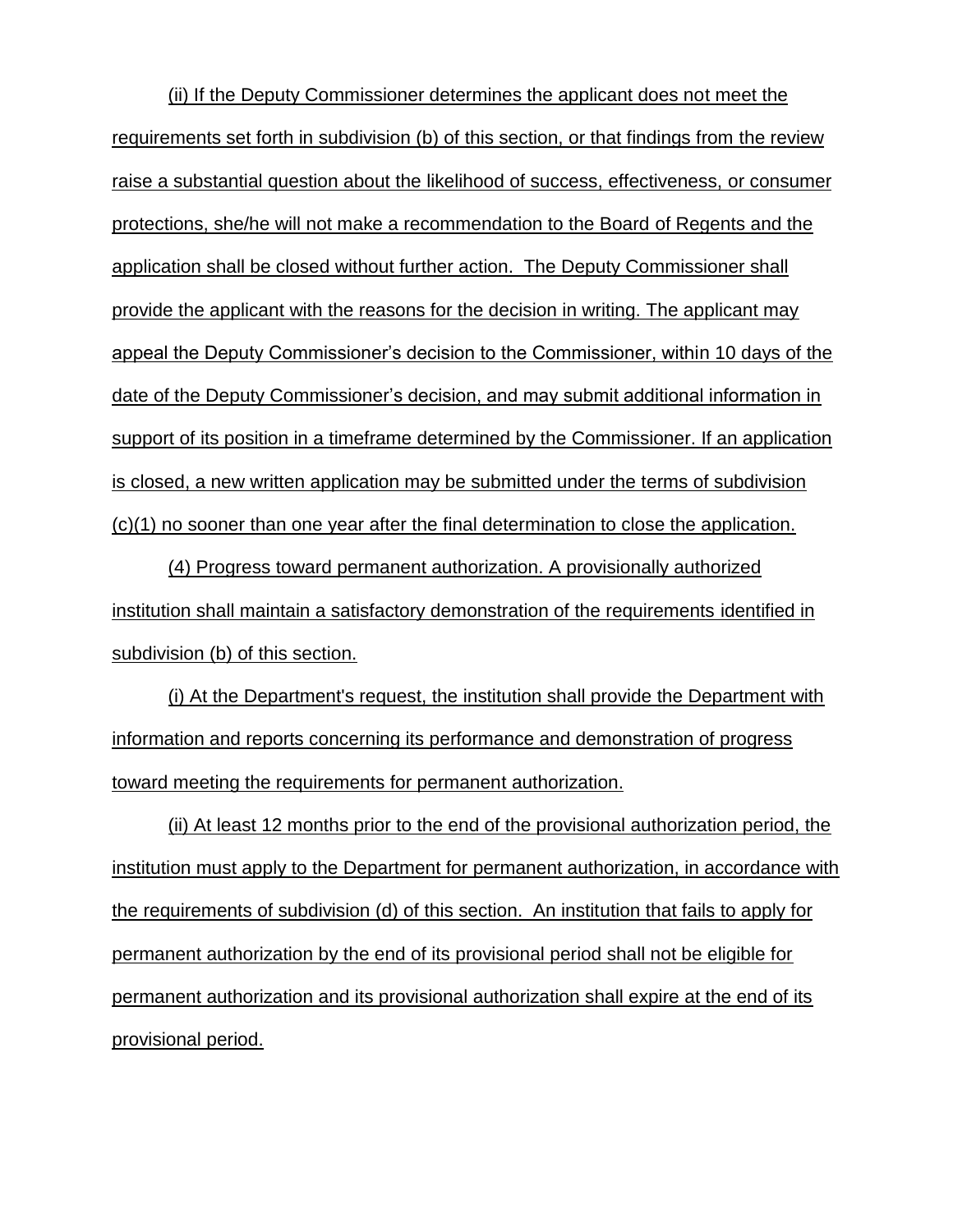4. Subdivision (d) of section 3.58 shall be repealed and a new subdivision (d) shall be added, to read as follows:

(d) Permanent authorization to confer degrees.

(1) An institution with provisional authorization shall submit to the Department, in a form and timeframe prescribed by the Commissioner, a written application for permanent authorization that provides satisfactory evidence of maintaining the requirements set forth in subdivision (b) of this section throughout its provisional period.

(2) The Department may cause the institution to undergo a site review and provide additional reports in support of its application for permanent authorization.

(3) The Deputy Commissioner shall review the information submitted by the institution and information obtained during the Department's site reviews, and other information obtained during the Department's review of the institution during its provisional period. The Deputy Commissioner shall consider whether the institution provides sufficient evidence that it met the requirements set forth in subdivision (b) of this section during the period of provisional authorization. On the basis of these considerations, the Deputy Commissioner shall make a recommendation to the Commissioner and Board of Regents to either grant permanent authorization, or extend provisional authorization, or deny permanent authorization.

(4) At a regularly scheduled public meeting, the Board of Regents shall consider the findings and recommendations of the Deputy Commissioner and take one of the following actions:

(i) grant permanent authorization;

(ii) extend provisional authority for an additional period for the purposes of additional review in consideration of permanent authorization;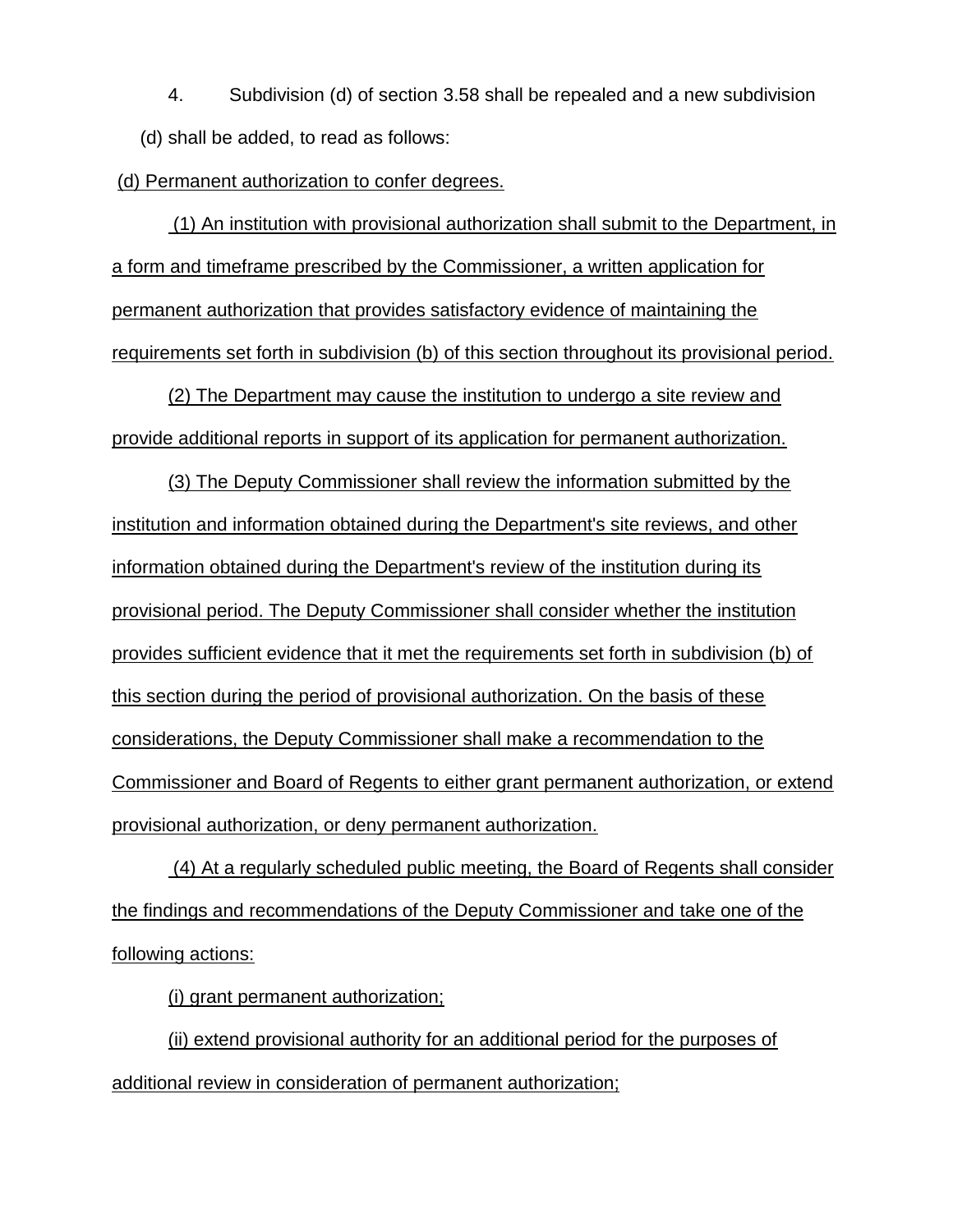(iii) deny permanent authorization and extend the provisional authorization period with limited authority for the purposes of teach-out and closure; or

(iv) deny permanent authorization and direct immediate closure.

5. A new subdivision (i) shall be added to section 3.58 of the Rules of the Board of Regents to read as follows:

(i) Fees. In addition to the fees set forth in section 3.23 of this Title, applicants who apply for provisional or permanent authority under this section, shall be subject to the following fees:

(1) Application for provisional authorization. A nonrefundable and nontransferable fee of \$7,000 shall be submitted with an application for provisional authorization under this section, plus \$2,500 for each additional degree program if more than one such program is requested. Failure to submit this fee with the application will constitute an incomplete application and submitted materials will not be reviewed.

(2) In-person capacity interview. A nonrefundable and nontransferable fee of \$1,500 shall be submitted upon notice from the Department pursuant to subdivision (c)(1)(i) of this section that such an interview is needed. Failure to submit this fee within 90 days of the Department's notification will result in the application being closed without further action.

(3) Site-review. A nonrefundable and nontransferable fee of \$5,000 shall be submitted upon notification from the Department that a site-review is needed pursuant to subdivisions (c)(2)(ii) or (d)(2) of this section. Failure to submit this fee within 90 days of the Department's notification will result in the application being closed without further action.